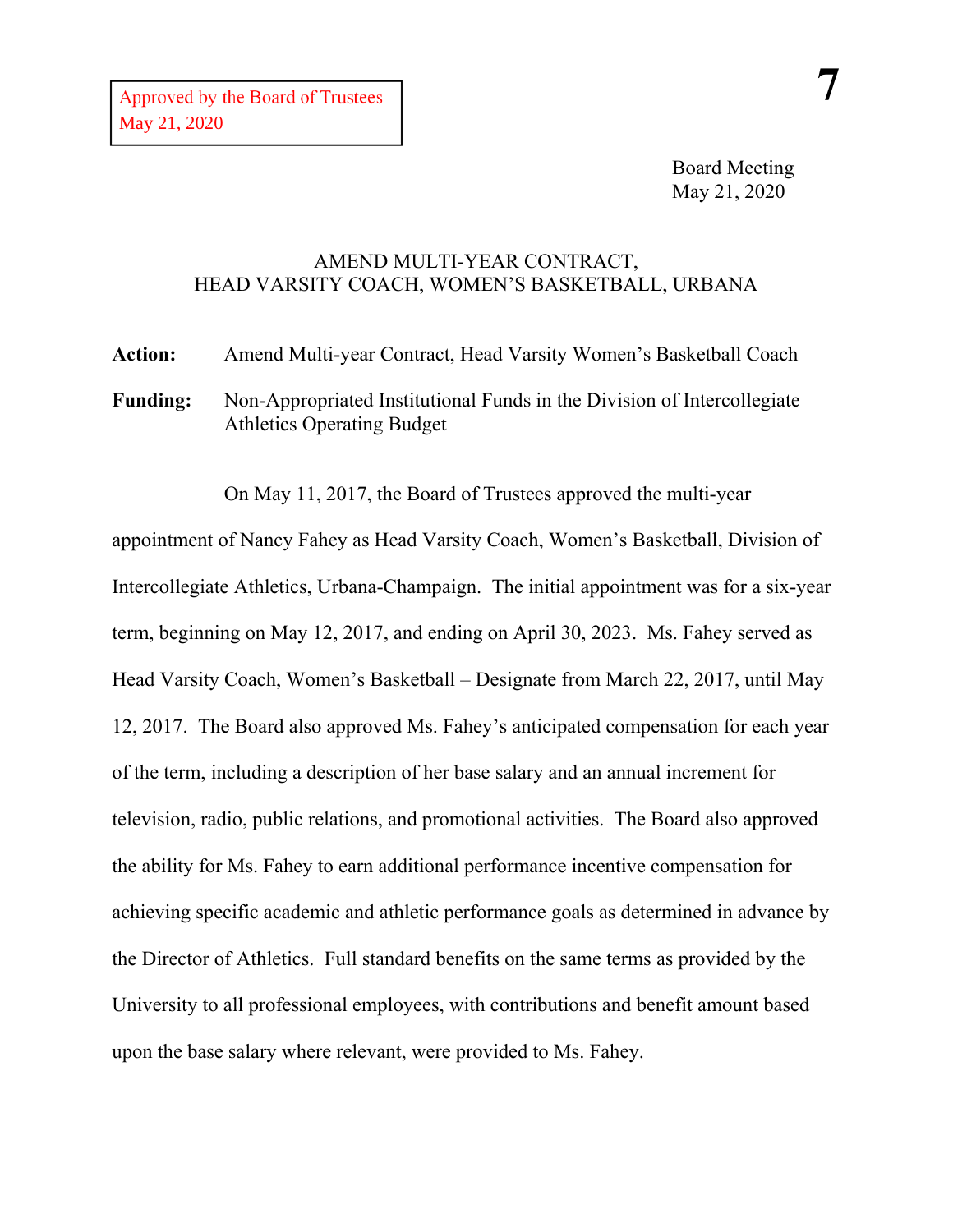The Chancellor, University of Illinois at Urbana-Champaign, and Vice President, University of Illinois now recommends an amendment to Ms. Fahey's employment contract, to extend the term by two additional years, through April 30, 2025, in accordance with the compensation schedule below, and to make other modifications:

| Original Contract Term    | <b>Base Salary</b> | Additional   | Total        |
|---------------------------|--------------------|--------------|--------------|
|                           |                    | Compensation | Compensation |
| 03/22/2017-04/30/2017*    | \$32,359           | \$21,573     | \$53,932     |
| 05/01/2017-04/30/2018     | \$300,000          | \$200,000    | \$500,000    |
| 05/01/2018-04/30/2019     | \$310,000          | \$210,000    | \$520,000    |
| 05/01/2019-04/30/2020     | \$320,000          | \$220,000    | \$540,000    |
| 05/01/2020-04/30/2021     | \$330,000          | \$235,000    | \$565,000    |
| 05/01/2021-04/30/2022     | \$340,000          | \$250,000    | \$590,000    |
| 05/01/2022-04/30/2023     | \$350,000          | \$265,000    | \$615,000    |
| Amended/Extended Contract | <b>Base Salary</b> | Additional   | Total        |
| Term                      |                    | Compensation | Compensation |
| 05/01/2023-04/30/2024     | \$360,000          | \$285,000    | \$645,000    |
| 05/01/2024-04/30/2025     | \$370,000          | \$305,000    | \$675,000    |

\* Approximated pro-rata computation

Other significant terms and conditions of Ms. Fahey's original employment agreement will remain in effect or will be appropriately amended to reflect the extension of the term. These include setting forth instances in which she may be terminated for cause, including, but not limited to, failure to perform her responsibilities, conduct that brings the University into disrepute, or violations of laws, policies, or governing rules. The amended employment agreement will also continue to provide for the payment of liquidated damages throughout the term of employment in the event Ms. Fahey is terminated without cause, subject to mitigation if she obtains other employment following termination. Similarly, Ms. Fahey will pay to the University liquidated damages in the event she resigns her employment prior to the conclusion of the term.